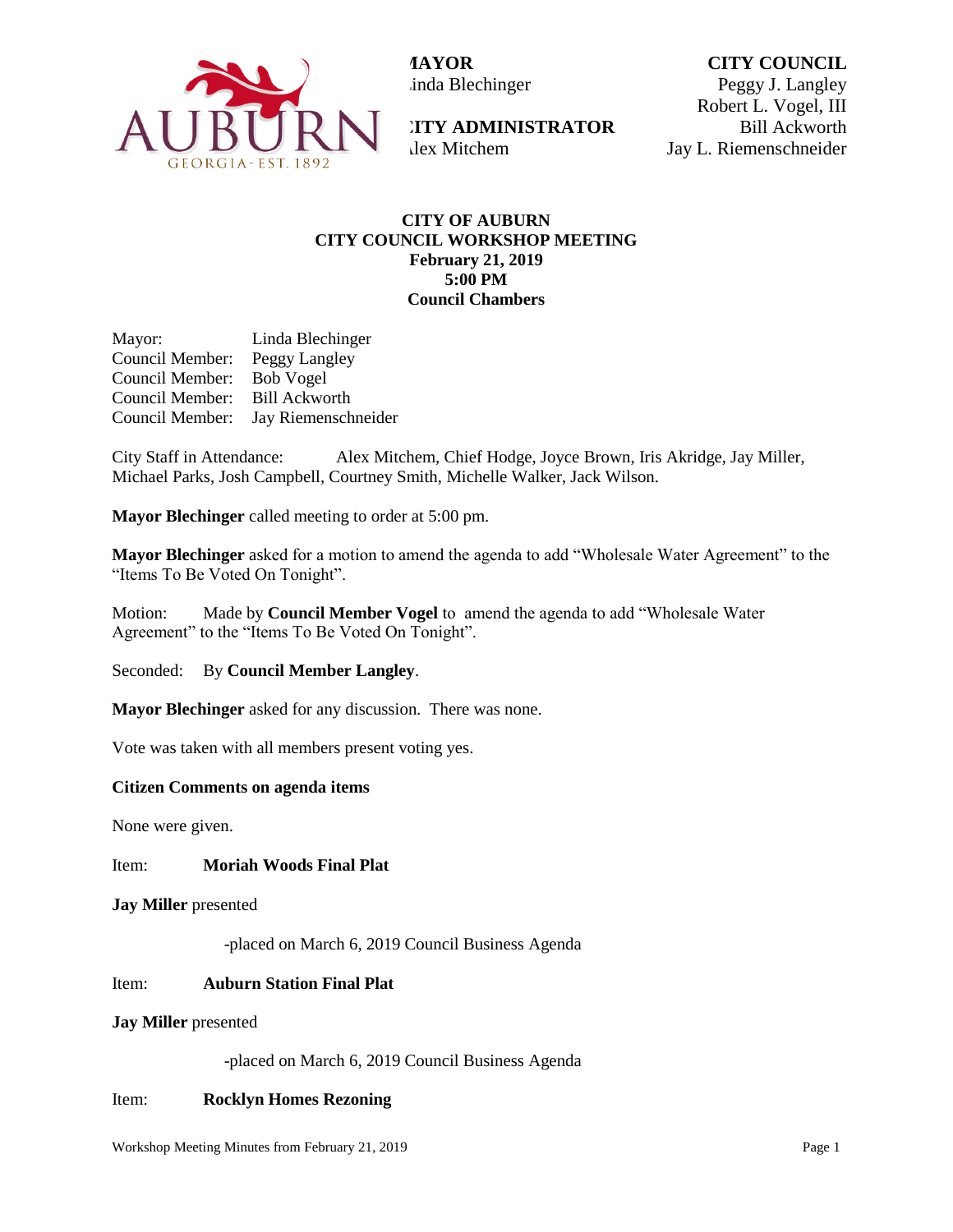## **Jay Miller** presented

-placed on March 6, 2019 Council Business Agenda

## Item: **Wholesale Water Agreement**

## **Alex Mitchem and Attorney Jack Wilson** presented

-to be voted on at end of meeting

## Item: **Service Area Map Review and Approval**

## **Alex Mitchem** presented

-placed on March 6, 2019 Council Business Agenda

# Item: **Copier Contracts**

#### **Alex Mitchem** presented

-placed on March 6, 2019 Council Business Agenda

## Item: **Eagle Scout Project**

## **Michael Parks** presented

-placed on March 6, 2019 Council Business Agenda

# Item: **Batting Cage Donation**

#### **Michael Parks** presented

-placed on March 6, 2019 Council Business Agenda

## Item: **New Municipal Court Solicitor**

#### **Chief Hodge** presented

-to be voted on at end of meeting

#### Item: **New Municipal Court Solicitor**

**Mayor Blechinger** asked for a motion to approve the contract appointing Anna Pearce as the new Municipal Court Solicitor.

Motion: Made by **Council Member Riemenschneider** to approve the contract appointing Anna Pearce as the new Municipal Court Solicitor.

Seconded: By **Council Member Langley**.